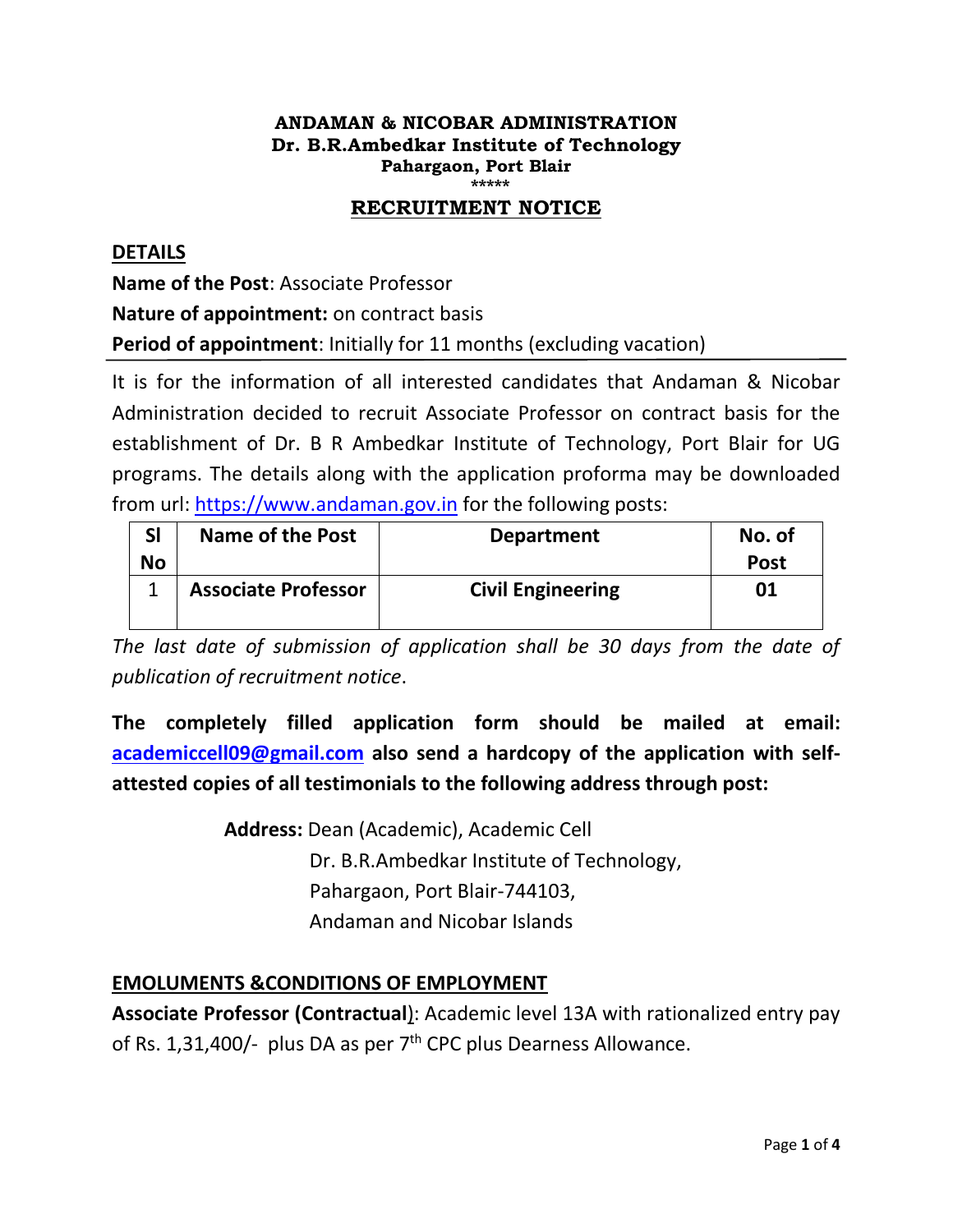# **ACADEMIC QUALIFICATION AND EXPERIENCE:**

# **A. ASSOCIATE PROFESSOR**

a. Ph.D. degree in the relevant field and First class or equivalent at either Bachelor's or Master's level in the relevant branch

## AND

b. At least total 6 research publications in SCI journals / UGC / AICTE approved list of journals.

## AND

c. Minimum of 8 years of experience in teaching / research / industry out of which at least 2 years shall be Post Ph.D. experience.

# **General Instructions and other Conditions:**

- 1. Candidates applying for the positions of Associate Professor must enclose a detailed academic profile including the following information:
	- a) Attach five copies of latest Bio-data, along with copies of publications along with application form.
	- b) Details of Awards, patents, prizes etc. nature and name of Prize/Award, Name of the patent, year and details about the patent etc.
	- c) Details of Research guidance (Ph.D./M.S./M.Tech./M.Sc./M. Phil):Research degree name of the scholar, title of thesis, year of award, co-guide, if any, etc.
	- d) Details of research/consultancy projects carried out: Title of the project, duration, sponsor, value, co-investigators, if any, etc.
	- e) Other activities: Text Books and Monographs written with publication details, Continuation Education programmes / Conferences organized.
	- f) A brief write up on their chosen area of research and their future vision for the same.
	- g) Any other relevant but brief information on your academic standing.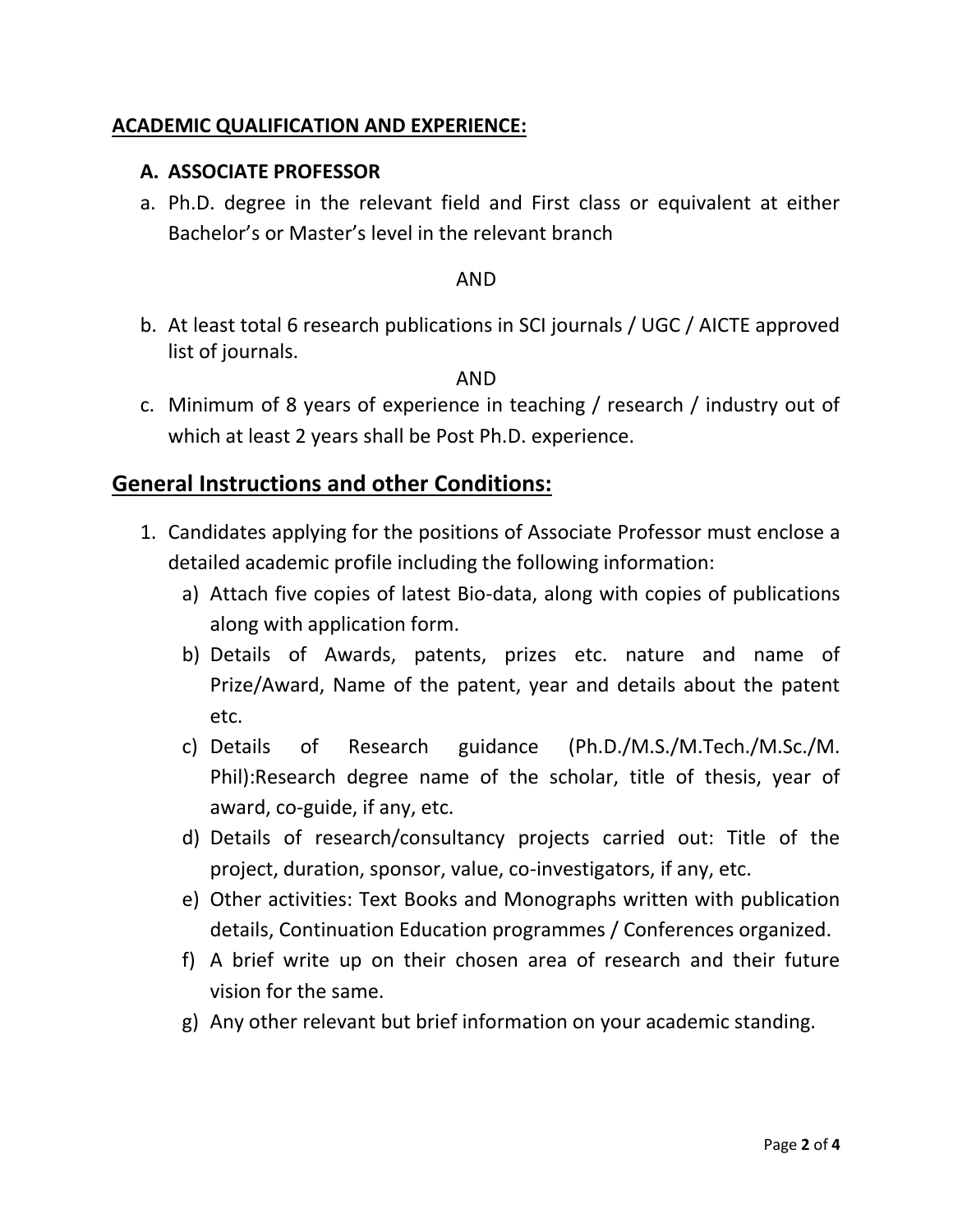- 2. The interested candidates may download the application proforma from url: [https://www.andaman.gov.in](https://erecruitment.andaman.gov.in/) and send through post in the above mentioned address.
- 3. Candidates who have obtained postgraduate / Ph.D. degree from foreign universities should enclose "Equivalence Certificate" issued by the Association of Indian University (AIU), New Delhi, without which their candidature will not be considered.
- 4. Only those candidates should apply for the posts, which fulfil the eligibility criteria on or before the last date of receipt of applications.
- 5. All pages of application form and all enclosures attached with the application should be self-attested by the applicants.
- 6. In case the number of applications received is large, the candidates may be short listed on the basis of their qualifications higher than the minimum prescribed or such other criteria as deemed proper by the Competent Authority.
- 7. The A & N Administration reserves the right not to fill up all or any of the posts / vacancies advertised here in above without assigning reason.
- 8. Interview call letters shall be sent to the eligible / shortlisted candidates under certificate of postage / speed post / registered, whichever suitable. The University shall, however, not be responsible for any postal delay / lapse.
- 9. No TA / DA or any other allowance shall be admissible to the candidate for appearing in the interview.
- 10.Canvassing in any form by or on behalf of the candidates will amount to disqualification.
- 11.The candidates will have to produce original documents relating to their age, qualifications, experience etc. at the time of appearing in the interview. The Selected candidates shall also be required to produce the said documents at the time of joining the post to which they are appointed.
- 12.Candidates should write their e-mail and mobile number on the application form.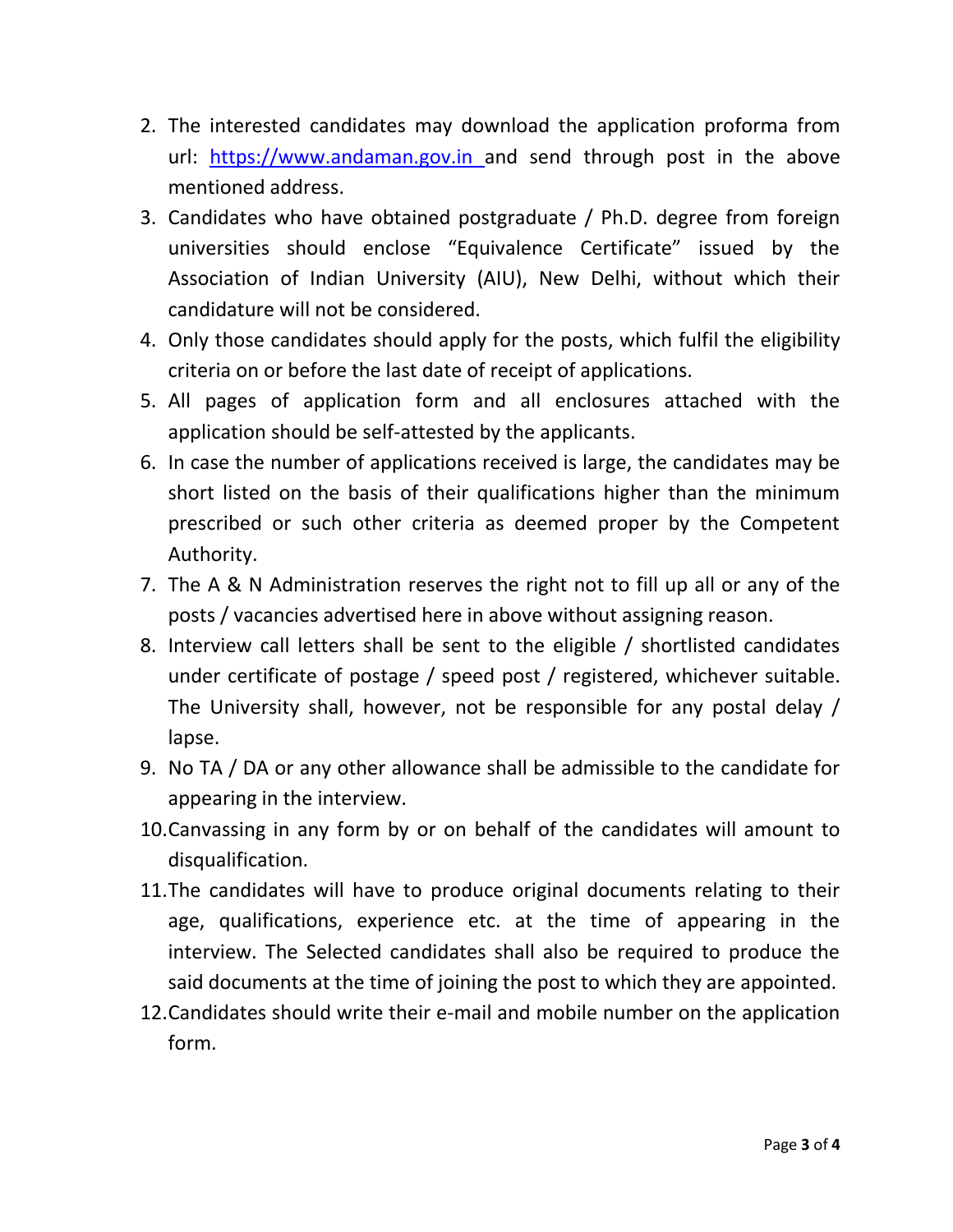- 13.Superannuated teachers from IISc/IITs/NITs/Govt. Engineering Colleges, who fulfil the criteria given against each posts are also eligible to apply, provided their age is not above 67 years.
- 14.The appointment shall be made initially for a period of 11 months (excluding vacation).

Dean (Academic)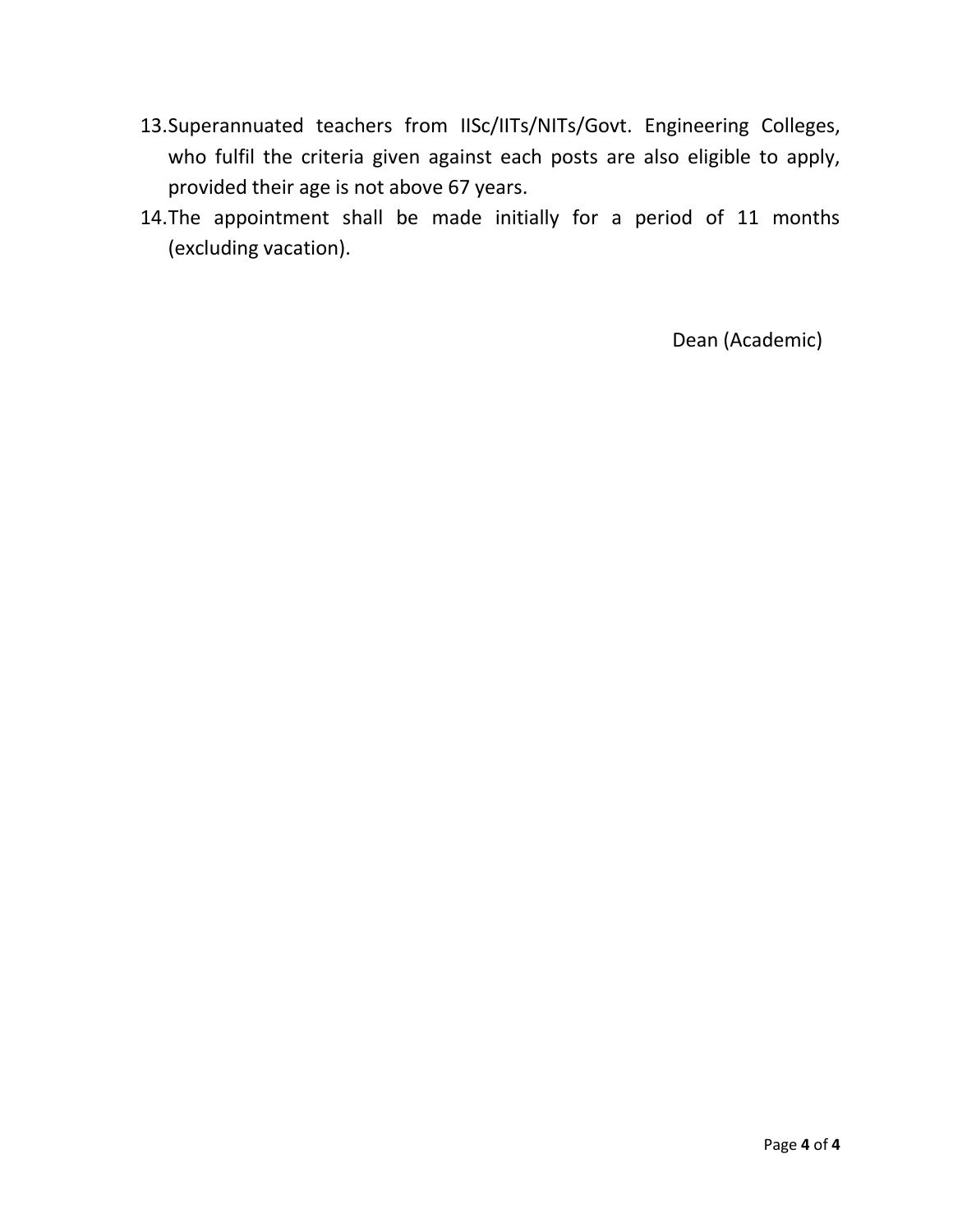### **APPLICATION FORM FOR THE POST OF ASSOCIATE PROFESSOR DR. B. R. AMBEDKAR INSTITUTE OF TECHNOLOGY PAHARGAON, PORT BLAIR**

# Affixed selfattested photograph

(Passport size)

| 1)              | <b>Name of the Post</b>                    | $\ddot{\cdot}$         |              |               |             |  |
|-----------------|--------------------------------------------|------------------------|--------------|---------------|-------------|--|
| 2)              | Name (IN BLOCK LETTERS)                    | $\ddot{\cdot}$         |              |               |             |  |
| 3)              | <b>Father's /Mother's Name</b>             | $\bullet$<br>$\bullet$ |              |               |             |  |
| 4)              | Date of Birth                              | $\bullet$<br>٠         |              |               |             |  |
| 5)              | Age                                        | $\bullet$<br>٠         | <b>Years</b> | <b>Months</b> | <b>Days</b> |  |
| 6)              | Gender                                     | ٠<br>$\bullet$         |              |               |             |  |
| $\mathbf{7}$    | <b>Nationality</b>                         | $\bullet$<br>٠         |              |               |             |  |
| 8)              | Contact No.                                | $\bullet$<br>$\bullet$ |              |               |             |  |
| 9)              | E-mail id                                  | ٠<br>$\bullet$         |              |               |             |  |
| 10 <sub>l</sub> | <b>Aadhar Number</b>                       |                        |              |               |             |  |
| 11)             | <b>Postal Address for</b><br>Communication | $\bullet$<br>$\bullet$ |              |               |             |  |
| 12)             | <b>Permanent Address</b>                   | $\bullet$<br>$\bullet$ |              |               |             |  |

### **13) Educational Qualification (attach self-attested Copies)**

| Qualification | <b>Course Name</b> | Year | <b>Board</b> | Pass<br>Certificate Serial No. | <b>Duration</b><br>(in months) |
|---------------|--------------------|------|--------------|--------------------------------|--------------------------------|
|               |                    |      |              |                                |                                |
|               |                    |      |              |                                |                                |
|               |                    |      |              |                                |                                |

### **14) Experience (attach self-attested Copies)**

| Employer | Post | <b>Scale of Pay or</b><br><b>Emoluments</b> | <b>From Date</b> | <b>To Date</b> | <b>Duration</b><br>(in months) |
|----------|------|---------------------------------------------|------------------|----------------|--------------------------------|
|          |      |                                             |                  |                |                                |
|          |      |                                             |                  |                |                                |
|          |      |                                             |                  |                |                                |

### **15) Awards, Patents, Prizes etc..**

| . | $- -$ |
|---|-------|
|   |       |
|   |       |

### **16) Research Publications**

| S.<br>No | <b>Title of Paper</b> | Author(s) | Journal /<br>Conference<br>paper | SSN No. | SCI/Web of<br>approved<br>(Y/N) | UCG/UCG<br>care<br>approved<br>(Y/N) | <b>AICTE</b><br>approved<br>(Y/N) |
|----------|-----------------------|-----------|----------------------------------|---------|---------------------------------|--------------------------------------|-----------------------------------|
|          |                       |           |                                  |         |                                 |                                      |                                   |
|          |                       |           |                                  |         |                                 |                                      |                                   |
|          |                       |           |                                  |         |                                 |                                      |                                   |

## **17) Research / Consultancy Projects**